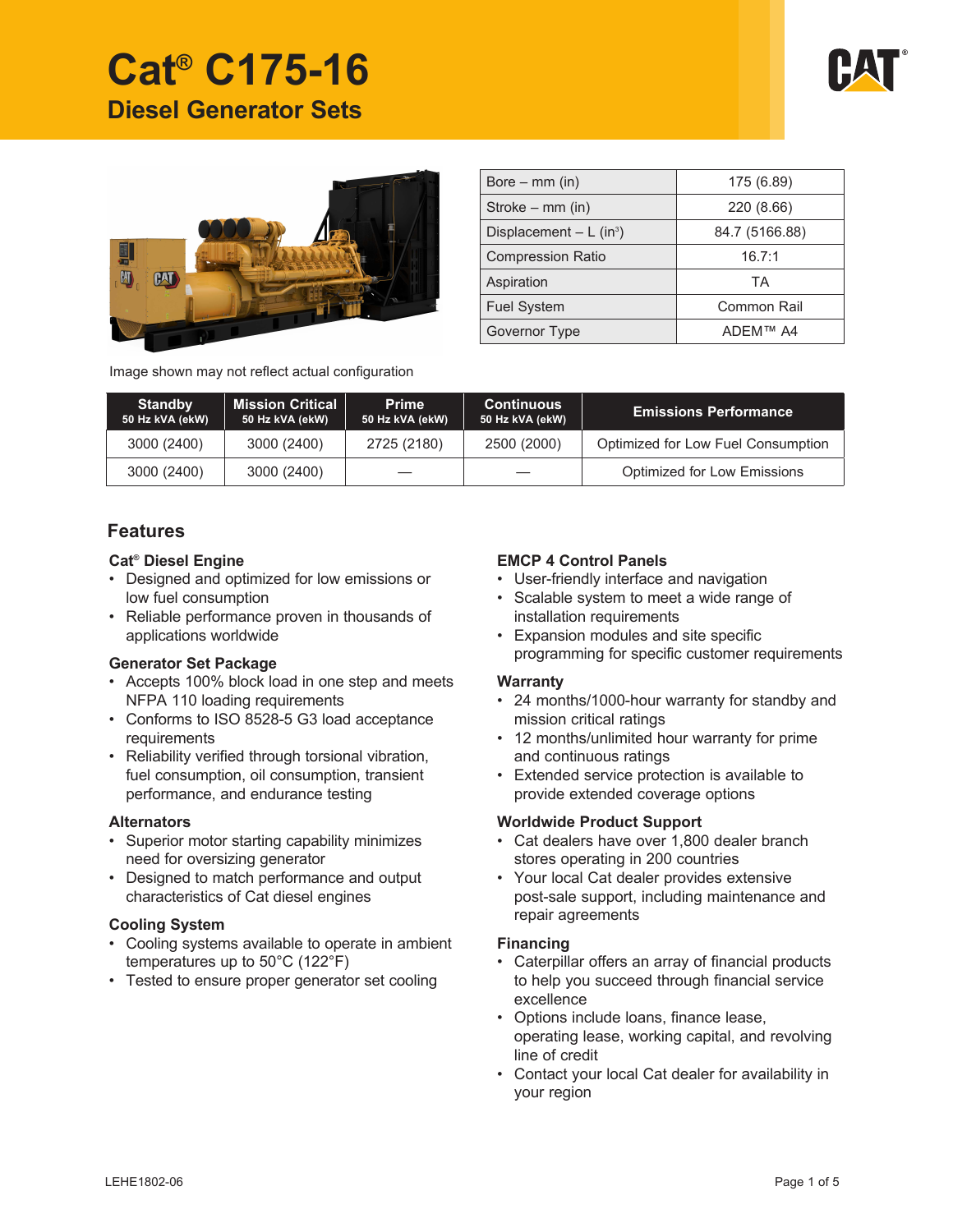

# **Standard and Optional Equipment**

#### **Engine**

# *Air Cleaner*

❑ Single element ❑ Dual element

#### *Muffler*

❑ Industrial grade (15 dB) ❑ Residential grade (25 dB) ❑ Critical grade (34 dB)

# *Starting*

❑ Standard batteries ❑ Oversized batteries ❑ Standard electric starter(s) ❑ Dual electric starter(s) ❑ Air starter(s) ❑ Jacket water heater

# **Alternator**

# *Output voltage*

❑ 380V ❑ 6600V ❑ 400V ❑ 6900V ❑ 415V ❑ 10000V ❑ 3300V ❑ 10500V ❑ 6300V ❑ 11000V

# *Temperature Rise*

*(over 40°C ambient)* ❑ 150°C ❑ 125°C/130°C ❑ 105°C ❑ 80°C

# *Winding type*

❑ Form wound

*Excitation* ❑ Permanent magnet (PM)

#### *Attachments*

- ❑ Anti-condensation heater
- ❑ Stator and bearing temperature
	- monitoring and protection

# **Power Termination**

# *Type*

❑ Bus bar ❑ Circuit breaker ❑ 4000A ❑ 5000A ❑ UL ❑ IEC ❑ 3-pole ❑ Electrically operated

# *Trip Unit*

❑ LSI ❑ LSI-G ❑ LSIG-P

# **Control System**

*Controller*

❑ EMCP 4.2B ❑ EMCP 4.3 ❑ EMCP 4.4

# *Attachments*

❑ Local annunciator module

❑ Remote annunciator module

- ❑ Expansion I/O module
- ❑ Remote monitoring software

# **Charging**

❑ Battery charger – 20A ❑ Battery charger – 35A ❑ Battery charger – 50A

#### **Vibration Isolators**

❑ Rubber ❑ Spring ❑ Seismic rated

# **Cat Connect**

#### *Connectivity*

❑ Ethernet ❑ Cellular

# **Extended Service Options**

# *Terms*

❑ 2 year (prime) ❑ 3 year ❑ 5 year ❑ 10 year

# *Coverage*

❑ Silver ❑ Gold ❑ Platinum ❑ Platinum Plus

# **Ancillary Equipment**

❑ Automatic transfer switch (ATS) ❑ Paralleling switchgear

❑ Paralleling controls

# **Certifications**

- ❑ EU Declaration of Conformity
- ❑ EU Declaration of Incorporation
- ❑ Eurasian Conformity (EAC)
- ❑ IBC seismic certification

Note: Some options may not be available on all models. Certifications may not be available with all model configurations. Consult factory for availability.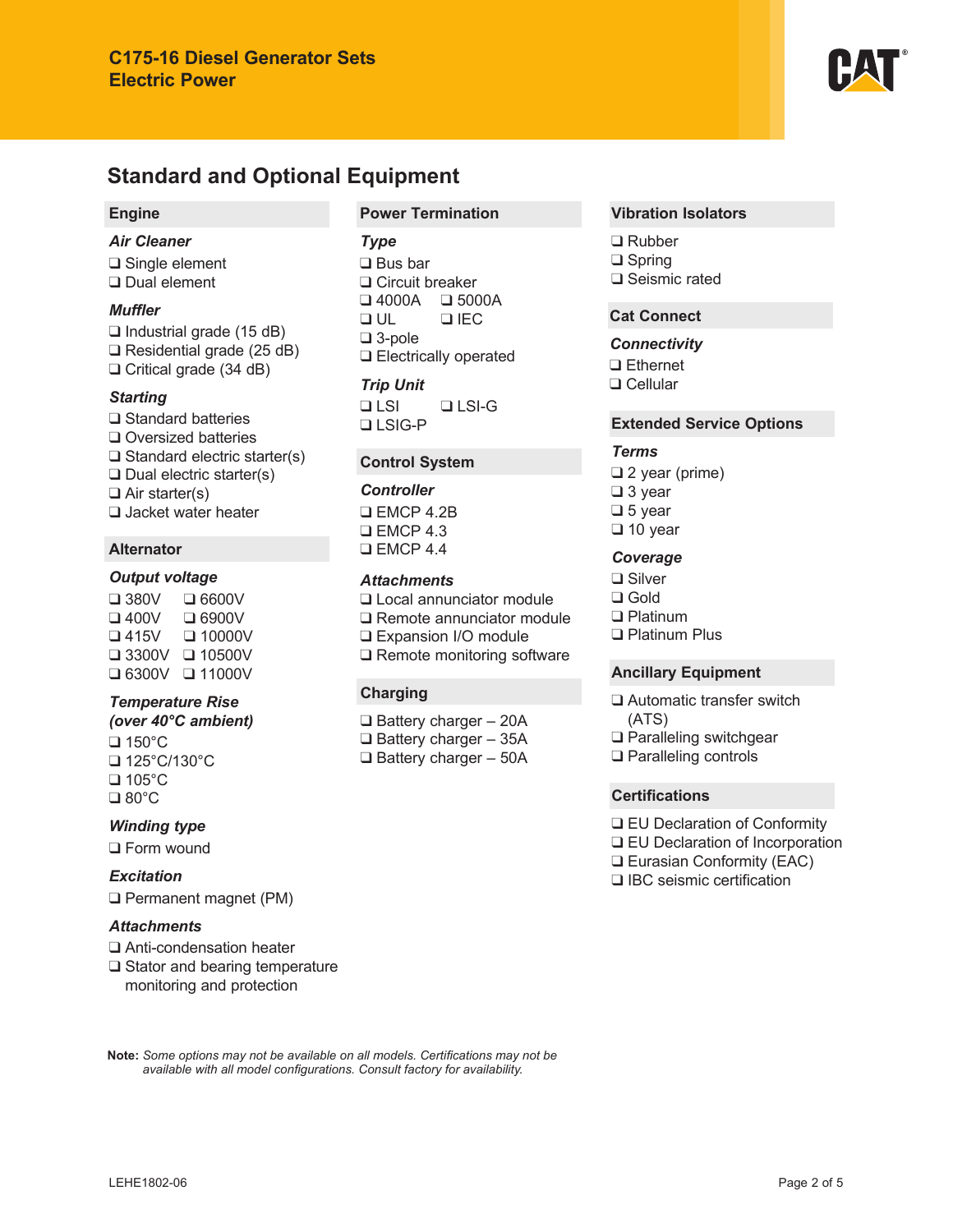

# **Package Performance**

# **Low Fuel Consumption**

| Performance                                                          | Standby   |           | <b>Mission Critical</b> |           | Prime     |           | Continuous |           |
|----------------------------------------------------------------------|-----------|-----------|-------------------------|-----------|-----------|-----------|------------|-----------|
| Frequency                                                            | 50 Hz     |           | 50 Hz                   |           | 50 Hz     |           | 50 Hz      |           |
| Gen set power rating with fan                                        | 2400 ekW  |           | 2400 ekW                |           | 2180 ekW  |           | 2000 ekW   |           |
| Gen set power rating with fan $@$<br>0.8 power factor                | 3000 kVA  |           | 3000 kVA                |           | 2725 kVA  |           | 2500 kVA   |           |
| <b>Emissions</b>                                                     | Low Fuel  |           | Low Fuel                |           | Low Fuel  |           | Low Fuel   |           |
| Performance number                                                   | DM8719-03 |           | EM0371-02               |           | DM8720-05 |           | DM8721-04  |           |
| <b>Fuel Consumption</b>                                              |           |           |                         |           |           |           |            |           |
| 100% load with fan - L/hr (gal/hr)                                   | 615.5     | (162.6)   | 615.5                   | (162.6)   | 559.6     | (147.8)   | 516.6      | (136.5)   |
| 75% load with $fan - L/hr$ (gal/hr)                                  | 467.7     | (123.6)   | 467.7                   | (123.6)   | 429.5     | (113.5)   | 400.0      | (105.7)   |
| 50% load with fan $-$ L/hr (gal/hr)                                  | 331.8     | (87.7)    | 331.8                   | (87.7)    | 307.5     | (81.2)    | 287.4      | (75.9)    |
| 25% load with fan - L/hr (gal/hr)                                    | 198.9     | (52.5)    | 198.9                   | (52.5)    | 187.1     | (49.4)    | 177.6      | (46.9)    |
| <b>Cooling System</b>                                                |           |           |                         |           |           |           |            |           |
| Radiator air flow restriction (system) -<br>kPa (in. water)          | 0.12      | (0.48)    | 0.12                    | (0.48)    | 0.12      | (0.48)    | 0.12       | (0.48)    |
| Radiator air flow - $m^3/m$ in (cfm)                                 | 2074      | (73242)   | 2074                    | (73242)   | 2074      | (73242)   | 2074       | (73242)   |
| Engine coolant capacity $-L$ (gal)                                   | 303.5     | (80.2)    | 303.5                   | (80.2)    | 303.5     | (80.2)    | 303.5      | (80.2)    |
| Radiator coolant capacity $- L$ (gal)                                | 579.0     | (152.0)   | 579.0                   | (152.0)   | 579.0     | (152.0)   | 579.0      | (152.0)   |
| Total coolant capacity $- L$ (gal)                                   | 882.5     | (232.2)   | 882.5                   | (232.2)   | 882.5     | (232.2)   | 882.5      | (232.2)   |
| <b>Inlet Air</b>                                                     |           |           |                         |           |           |           |            |           |
| Combustion air inlet flow rate $-$ m <sup>3</sup> /min (cfm)         | 188.8     | (6665.5)  | 188.8                   | (6665.5)  | 175.7     | (6205.3)  | 162.2      | (5728.8)  |
| <b>Exhaust System</b>                                                |           |           |                         |           |           |           |            |           |
| Exhaust stack gas temperature - $^{\circ}C$ ( $^{\circ}F$ )          | 485.3     | (905.6)   | 485.3                   | (905.6)   | 476.2     | (889.2)   | 476.0      | (888.8)   |
| Exhaust gas flow rate $-$ m <sup>3</sup> /min (cfm)                  | 498.0     | (17584.3) | 498.0                   | (17584.3) | 456.9     | (16132.1) | 422.0      | (14902.7) |
| Exhaust system backpressure (maximum<br>allowable) - kPa (in. water) | 6.7       | (27.0)    | 6.7                     | (27.0)    | 6.7       | (27.0)    | 6.7        | (27.0)    |
| <b>Heat Rejection</b>                                                |           |           |                         |           |           |           |            |           |
| Heat rejection to jacket water - kW (Btu/min)                        | 1160      | (65983)   | 1160                    | (65983)   | 1047      | (59569)   | 961        | (54650)   |
| Heat rejection to exhaust (total) - kW (Btu/min)                     | 2264      | (128724)  | 2264                    | (128724)  | 2063      | (117309)  | 1919       | (109160)  |
| Heat rejection to aftercooler - kW (Btu/min)                         | 221       | (12570)   | 221                     | (12570)   | 188       | (10714)   | 168        | (9531)    |
| Heat rejection to atmosphere from engine -<br>kW (Btu/min)           | 171       | (9742)    | 171                     | (9742)    | 165       | (9356)    | 162        | (9209)    |
| Heat rejection from alternator - kW (Btu/min)                        | 92        | (5243)    | 92                      | (5243)    | 81        | (4629)    | 75         | (4248)    |
| Emissions* (Nominal)                                                 |           |           |                         |           |           |           |            |           |
| NOx mg/Nm <sup>3</sup> (g/hp-h)                                      | 4103.7    | (7.72)    | 4103.7                  | (7.72)    | 4524.1    | (8.21)    | 4411.8     | (8.17)    |
| CO mg/Nm <sup>3</sup> (g/hp-h)                                       | 153.1     | (0.32)    | 153.1                   | (0.32)    | 133.5     | (0.27)    | 125.9      | (0.26)    |
| $HC$ mg/Nm <sup>3</sup> (g/hp-h)                                     | 52.3      | (0.13)    | 52.3                    | (0.13)    | 81.8      | (0.19)    | 92.1       | (0.22)    |
| PM mg/Nm <sup>3</sup> (g/hp-h)                                       | 10.4      | (0.03)    | 10.4                    | (0.03)    | 18.5      | (0.04)    | 21.4       | (0.05)    |
| <b>Emissions* (Potential Site Variation)</b>                         |           |           |                         |           |           |           |            |           |
| NOx mg/Nm <sup>3</sup> (g/hp-h)                                      | 4924.5    | (9.26)    | 4924.5                  | (9.26)    | 5429.0    | (9.86)    | 5294.1     | (9.81)    |
| CO mg/Nm <sup>3</sup> (g/hp-h)                                       | 275.5     | (0.57)    | 275.5                   | (0.57)    | 240.3     | (0.48)    | 226.6      | (0.47)    |
| $HC$ mg/ $Nm^3$ (g/hp-h)                                             | 69.5      | (0.17)    | 69.5                    | (0.17)    | 108.8     | (0.25)    | 122.5      | (0.29)    |
| $PM$ mg/ $Nm^3$ (g/hp-h)                                             | 14.5      | (0.04)    | 14.5                    | (0.04)    | 25.9      | (0.06)    | 30.0       | (0.07)    |

\* *mg/Nm<sup>3</sup> levels are corrected to 5% O2. Contact your local Cat dealer for further information.*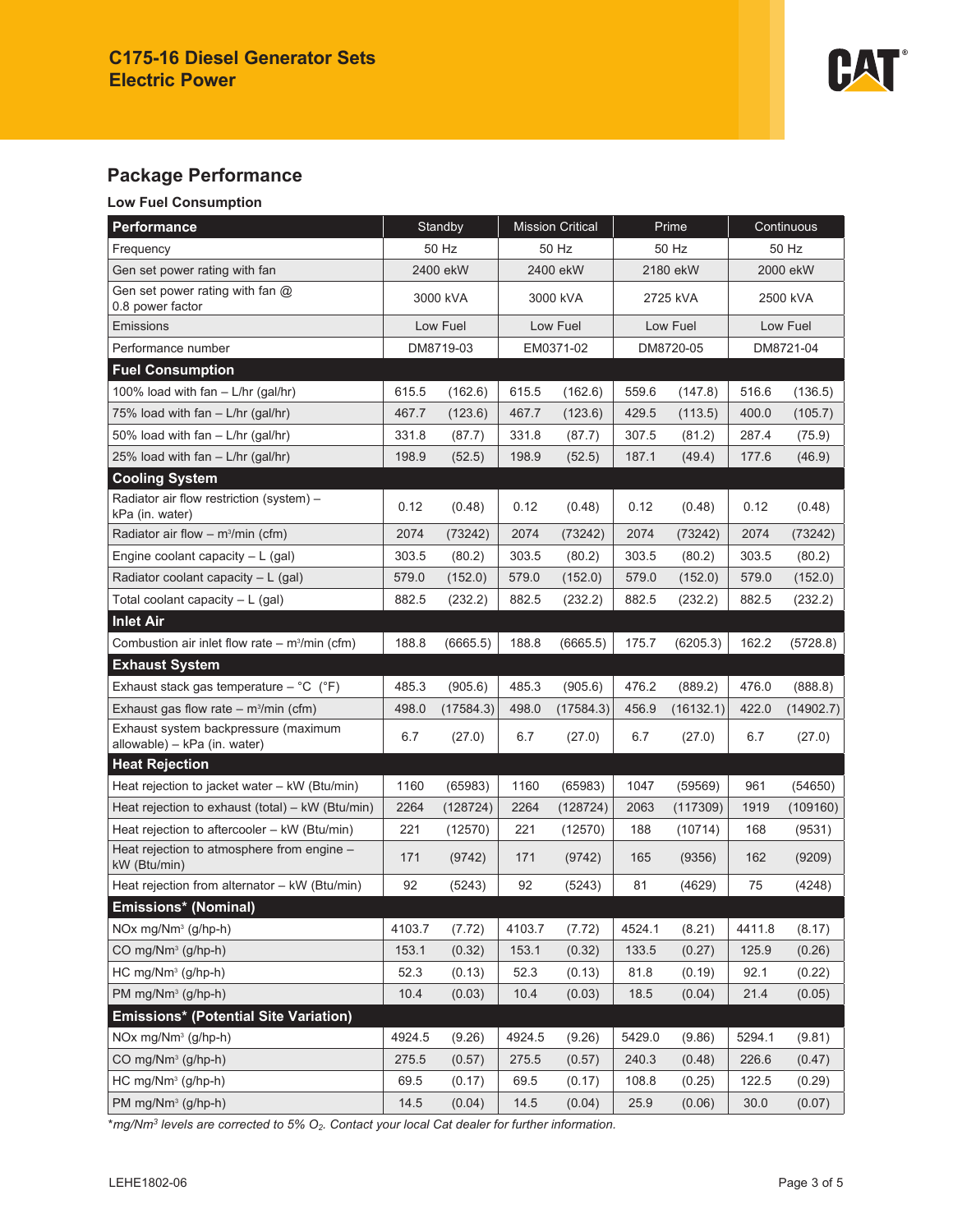

# **Package Performance**

# **Low Emissions**

| <b>Performance</b>                                                   | Standby       |           | <b>Mission Critical</b> |           |  |
|----------------------------------------------------------------------|---------------|-----------|-------------------------|-----------|--|
| Frequency                                                            | 50 Hz         |           | 50 Hz                   |           |  |
| Gen set power rating with fan                                        | 2400 ekW      |           | 2400 ekW                |           |  |
| Gen set power rating with fan $@$<br>0.8 power factor                | 3000 kVA      |           | 3000 kVA                |           |  |
| Emissions                                                            | Low Emissions |           | <b>Low Emissions</b>    |           |  |
| Performance number                                                   | DM8716-03     |           |                         | EM0670-02 |  |
| <b>Fuel Consumption</b>                                              |               |           |                         |           |  |
| 100% load with fan - L/hr (gal/hr)                                   | 667.5         | (176.3)   | 667.5                   | (176.3)   |  |
| 75% load with fan – L/hr (gal/hr)                                    | 535.5         | (141.5)   | 535.5                   | (141.5)   |  |
| 50% load with fan - L/hr (gal/hr)                                    | 357.2         | (94.4)    | 357.2                   | (94.4)    |  |
| 25% load with fan - L/hr (gal/hr)                                    | 200.2         | (52.9)    | 200.2                   | (52.9)    |  |
| <b>Cooling System</b>                                                |               |           |                         |           |  |
| Radiator air flow restriction (system) -<br>kPa (in. water)          | 0.12          | (0.48)    | 0.12                    | (0.48)    |  |
| Radiator air flow - m <sup>3</sup> /min (cfm)                        | 2074          | (73242)   | 2074                    | (73242)   |  |
| Engine coolant capacity $-L$ (gal)                                   | 303.5         | (80.2)    | 303.5                   | (80.2)    |  |
| Radiator coolant capacity $-L$ (gal)                                 | 579.0         | (152.0)   | 579.0                   | (152.0)   |  |
| Total coolant capacity $- L$ (gal)                                   | 882.5         | (232.2)   | 882.5                   | (232.2)   |  |
| <b>Inlet Air</b>                                                     |               |           |                         |           |  |
| Combustion air inlet flow rate $-$ m <sup>3</sup> /min (cfm)         | 215.3         | (7601.2)  | 215.3                   | (7601.2)  |  |
| <b>Exhaust System</b>                                                |               |           |                         |           |  |
| Exhaust stack gas temperature $-$ °C ( $\degree$ F)                  | 499.7         | (931.4)   | 499.7                   | (931.4)   |  |
| Exhaust gas flow rate $-$ m <sup>3</sup> /min (cfm)                  | 578.2         | (20418.0) | 578.2                   | (20418.0) |  |
| Exhaust system backpressure (maximum<br>allowable) - kPa (in. water) | 6.7           | (27.0)    | 6.7                     | (27.0)    |  |
| <b>Heat Rejection</b>                                                |               |           |                         |           |  |
| Heat rejection to jacket water - kW (Btu/min)                        | 1269          | (72155)   | 1269                    | (72155)   |  |
| Heat rejection to exhaust (total) - kW (Btu/min)                     | 2595          | (147577)  | 2595                    | (147577)  |  |
| Heat rejection to aftercooler - kW (Btu/min)                         | 287           | (16311)   | 287                     | (16311)   |  |
| Heat rejection to atmosphere from engine -<br>kW (Btu/min)           | 185           | (10507)   | 185                     | (10507)   |  |
| Heat rejection from alternator - kW (Btu/min)                        | 92            | (5243)    | 92                      | (5243)    |  |
| Emissions* (Nominal)                                                 |               |           |                         |           |  |
| NOx mg/Nm <sup>3</sup> (g/hp-h)                                      | 2068.2        | (4.20)    | 2068.2                  | (4.20)    |  |
| CO mg/Nm <sup>3</sup> (g/hp-h)                                       | 285.3         | (0.63)    | 285.3                   | (0.63)    |  |
| HC mg/Nm <sup>3</sup> (g/hp-h)                                       | 37.1          | (0.09)    | 37.1                    | (0.09)    |  |
| PM mg/Nm <sup>3</sup> (g/hp-h)                                       | 15.4          | (0.04)    | 15.4                    | (0.04)    |  |
| <b>Emissions* (Potential Site Variation)</b>                         |               |           |                         |           |  |
| NOx mg/Nm <sup>3</sup> (g/hp-h)                                      | 2481.8        | (5.04)    | 2481.8                  | (5.04)    |  |
| CO mg/Nm <sup>3</sup> (g/hp-h)                                       | 513.5         | (1.13)    | 513.5                   | (1.13)    |  |
| HC mg/Nm <sup>3</sup> (g/hp-h)                                       | 49.3          | (0.13)    | 49.3                    | (0.13)    |  |
| PM mg/Nm <sup>3</sup> (g/hp-h)                                       | 21.6          | (0.06)    | 21.6                    | (0.06)    |  |

\* *mg/Nm<sup>3</sup> levels are corrected to 5% O2. Contact your local Cat dealer for further information.*